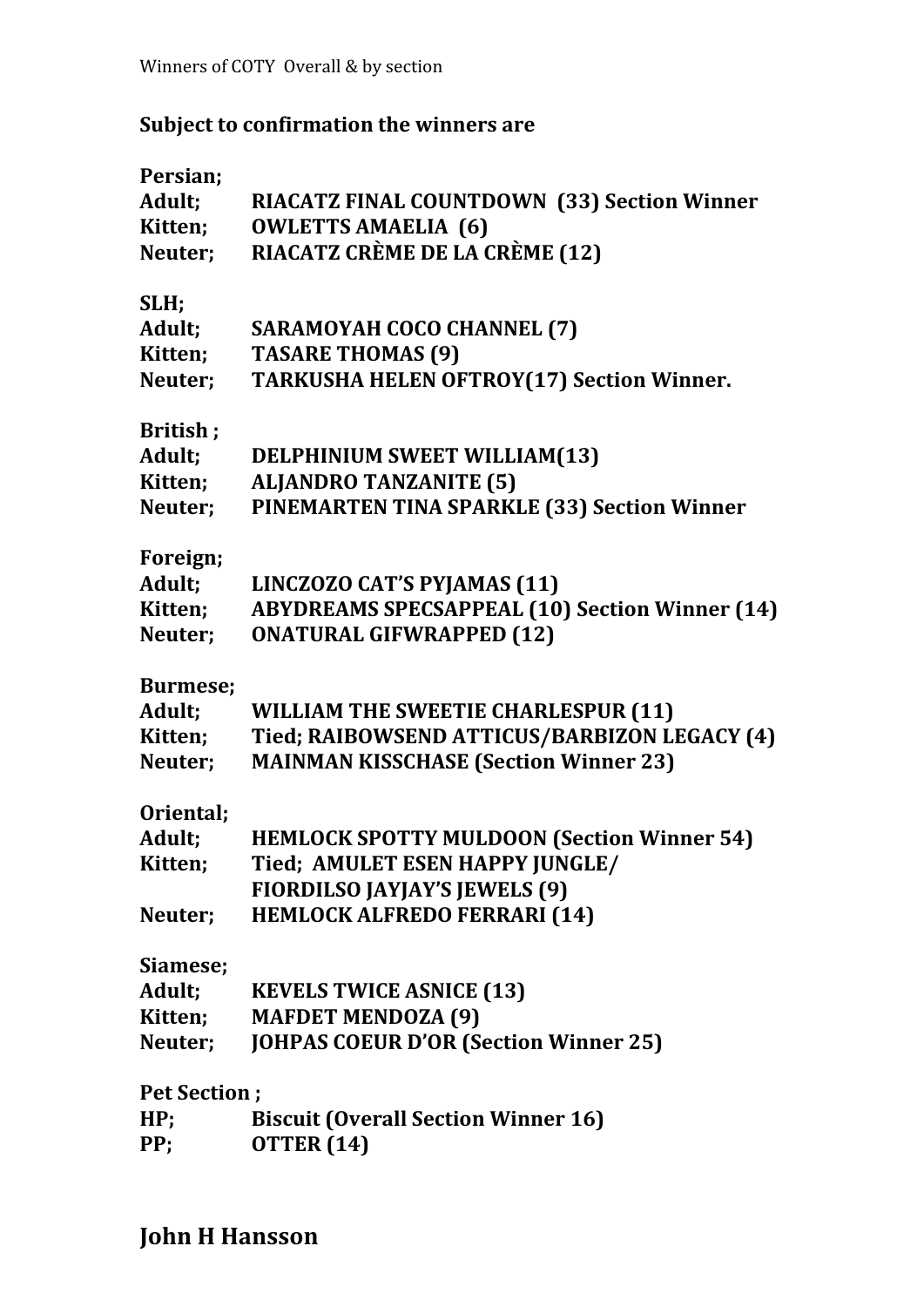**OVERALL WINNER; HEMLOCK SPOTTY MULDOON (Oriental) OVERALL KITTEN WINNER; ABYDREAMS SPECSAPPEAL (Foreign) OVERALL NEUTER WINNER; PINEMARTEN TINA SPARKLE (British)**

**These results are will not be made official until 1st October in case there are any queries in relation to the results also to ensure that the names & titles are spelled correctly before submitting the final results.**

**Please e-mail me directly with the correct spelling of the names of the owners, also your exhibits Full Title at this time & the correct spelling of the name of the exhibit, the onus is on the exhibitor to provide this information, as this will be the information provided for the award engraving.**

**If you have any queries in relation to the scores please let me know, to enable a check, prior to making the scores official, if I hear nothing I will assume the information provided is correct.**

**My e-mail address is hansson808@btinternet.com**

**Many Congratulations to all winners & if you wish this to continue please let me know, or should the scoring be amended to ensure exhibits are not overshown. Are you happy with the method of scoring. A reminder for those who are not aware.**

**1 point for Best of Variety an additional Point for Overall Best of Variety (2) an additional point Best in show (whether breed or all breed, 3)**

**a Total of 3 points maximum per show.**

**an additional point, for a double (back to back show) Overall win.**

**Best of Variety Cat/Kitten or Neuter at the Supreme 2 points. Supreme Cat/Kitten or Neuter 4 points. (should an extra point be added for the Overall Supreme Winner?)**

**John H Hansson**